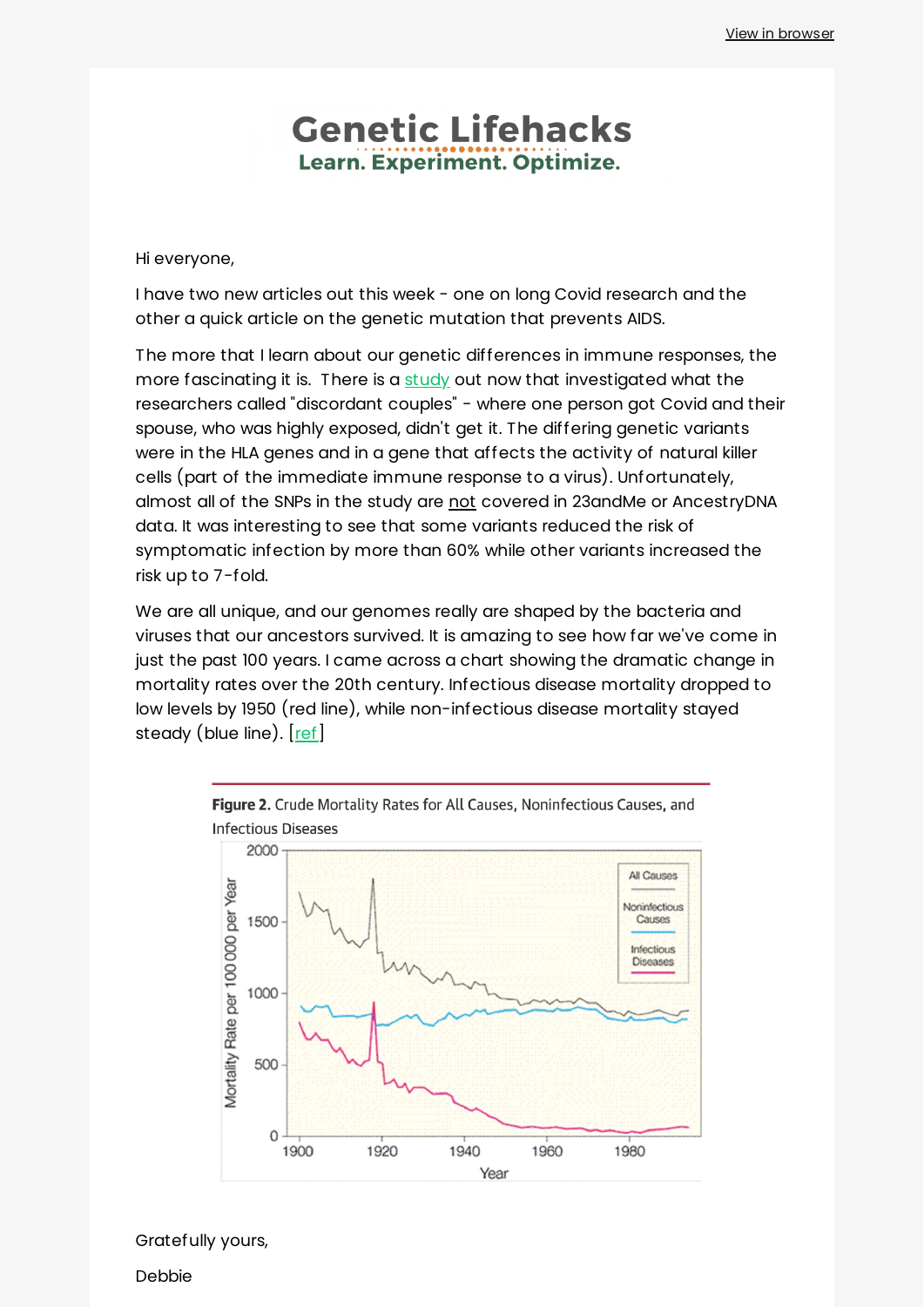Thank you for being a member!!

Your membership directly supports Genetic [Lifehacks,](https://www.geneticlifehacks.com/) keeping the website free of advertising, financial bias, and data harvesting.

If you ever have a problem with your membership and need help, please don't hesitate to email me at [debbie@geneticlifehacks.com.](mailto:debbie@geneticlifehacks.com.)



## **Long Covid [Research](https://www.geneticlifehacks.com/long-covid-research-and-potential-causes/) and Potential Causes**

Long Covid is the persistence of symptoms after having COVID-19. It seems to affect both severe COVID-19 patients as well as people who had mild cases. Fatigue, brain fog, and breathing issues are the most common symptoms, but the list of associated problems is varied and long.

This article digs into current research on long Covid. I'll explain the theories on the underlying causes, and then go into some of the treatments that are being researched. Finally, I'll include some genetic variants that tie into possible root causes of long Covid.

**Read the full [article](https://www.geneticlifehacks.com/long-covid-research-and-potential-causes/)**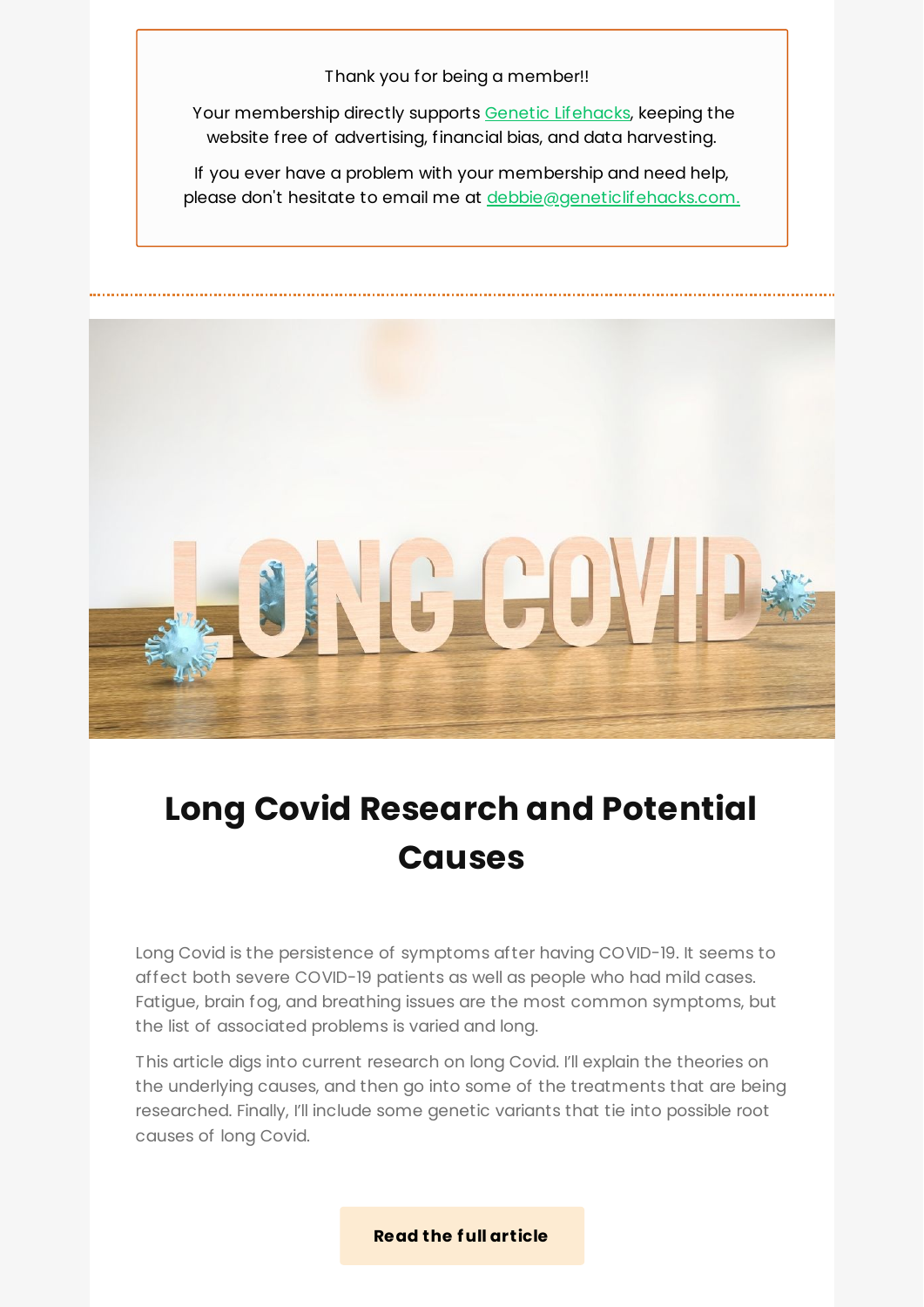

# **A [Mutation](https://www.geneticlifehacks.com/mutation-that-blocks-you-from-getting-aids-or-hiv/) that blocks you from getting AIDS or HIV**

With the recent news **[headlines](https://www.nytimes.com/2022/02/15/health/hiv-cure-cord-blood.html)** about a woman being cured of HIV, I wanted to highlight the genetics research on the CCR5 Delta32 mutation.

We all have different strengths and weaknesses when it comes to fighting pathogens. Some people will never get the **[norovirus](https://www.geneticlifehacks.com/gut-health-and-your-genes-fut2/)** (stomach flu), but for others, their superpower may be fighting off AIDS. Genetic variants in immune system genes make us all a little different — and this uniqueness helps us as a species survive and thrive.

This article explains the CCR5 gene and the Delta32 variant that protects some people from AIDS. I'll dive into the science of how HIV infects cells and then explain how to check your 23andMe or other genetic raw data to see if you carry the variant.

Read the full [article](https://www.geneticlifehacks.com/mutation-that-blocks-you-from-getting-aids-or-hiv/)

#### **What I've Been Reading...**

1) Psilocybin treatment for major depression effective for up to a year for most patients, study shows [\(EurekAlert\)](http://localhost:3000/decode_hex/68747470733a2f2f707265766965772e6d61696c65726c6974652e636f6d2f673772336a3766326c33)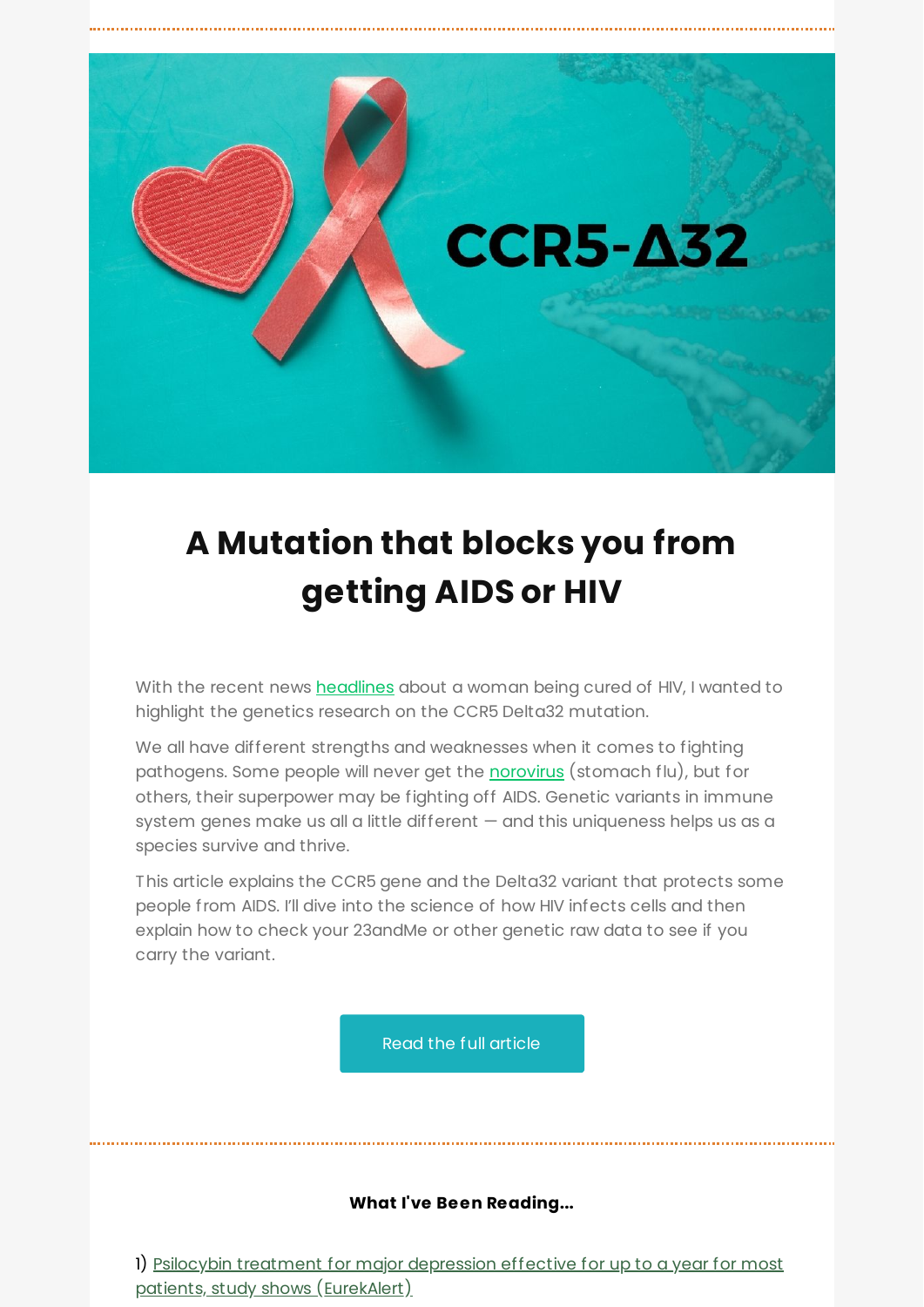Psilocybin, the active component in magic mushrooms, has been studied for use in treating depression and PTSD. The new research shows that the antidepressive effects from treatment with two doses of psilocybin in a clinical setting were stable, lasting for more than a year. This is pretty impressive - a treatment for major depressive disorder that potentially lasts for a year or more with just two doses and sessions.

#### 2) Types of stressors that increase [susceptibility](https://doi.apa.org/doiLanding?doi=10.1037%2F0278-6133.17.3.214) to the common cold in healthy adults.

This study from 1998 was making the rounds on Twitter. The 276 study participants completed psychological questionnaires and then were innoculated with a combo of common cold viruses. Participants with certain life stressors that had lasted more than a month were 2 to 4-fold more likely to get sick from being inoculated with the cold viruses. Essentially, the people who got sick were those who were either under- or unemployed or had relationship difficulties in their families. The irony of lockdowns for a coronavirus... causing unemployment and being sequestered at home with family.

If you're interested in how and why chronic stress impacts immune response, check out my article on Cortisol, Stress, and HPA Axis [Dysfunction.](https://www.geneticlifehacks.com/hpa-axis-dysfunction-genes-and-environment/)

#### 3) Registered Clinical Trial: COVID-19 Messaging for [Vaccination](https://clinicaltrials.gov/ct2/show/NCT05182554)

This is a registered clinical trial by MIT, Stanford, Harvard, Yale, Johns Hopkins, NIH, and Facebook to determine the most effective messaging on vaccinations. The randomized controlled trial was applied to people in 1402 counties in 19 states that had less than 60% Covid vaccination rates. You can click the link to read through the detailed description of the three different 'treatment groups', but essentially the behavioral intervention trial targeted groups with ads about the vaccination and then broke them into 'friends' or 'gossips' to promote the vaccine.

If you are on Facebook and live in one of the 1402 counties with a <60% vaccination rate, **you were part of this randomized controlled trial.** This really bugs me... taxpayer funding, no option as to whether to participate, no informed consent, etc. And yes, I realize that all of Facebook's ad targeting is essentially a behavioral intervention trial, but this one seems particularly wrong on a lot of levels.

#### 4) Estimating impact of food choices on life [expectancy:](https://journals.plos.org/plosmedicine/article?id=10.1371/journal.pmed.1003889) A modeling study

This modeling study looked at different diet optimizations and calculated the possible impact on lifespan. Unsurprisingly, the results showed that avoiding processed foods, sugar-sweetened beverages, and refined grains while eating a whole foods diet (including fish, legumes, fruits, and vegetables) was associated with a longer lifespan.

What I find interesting is that making the change to a healthier diet at age 60 is estimated to be almost as impactful as making good dietary choices starting at age 20. Thus, even if you are older, cutting out junk food now is likely to have a very positive impact on healthspan.